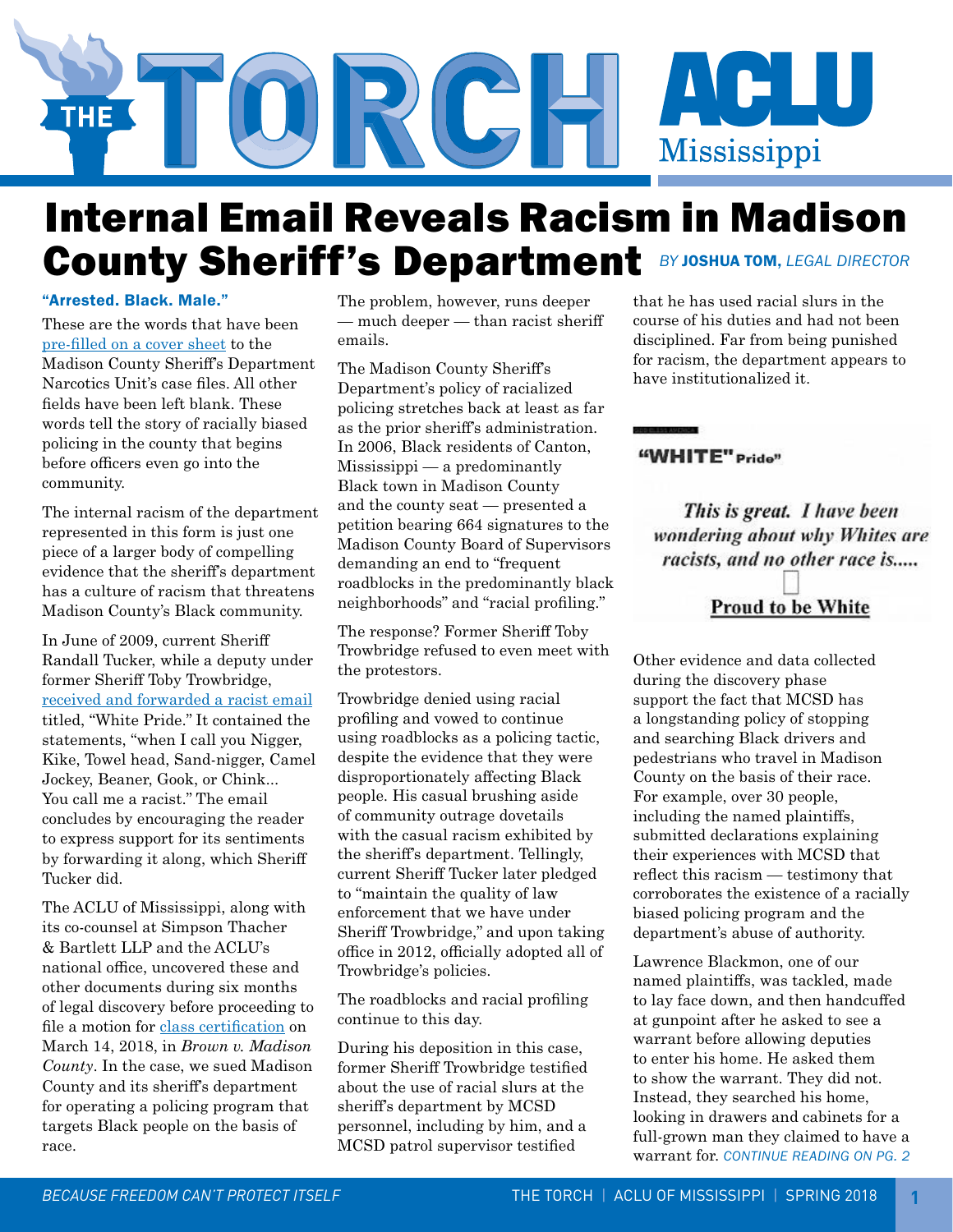"And then there are just Americans. You pass me on the street and sneer in my direction. You call me 'White boy,' 'Cracker,' 'Honkey,' 'Whitey,' 'Caveman'... and that's OK. But when i call you, Nigger, Kike, Towel head, Sand-nigger, Camel Jockey, Beaner, Gook, or Chink.. You call me a racist."

The evidence of our plaintiff's personal stories are supported by hard numbers.

Black individuals make up only 38 percent of Madison County's population, but they accounted for 77 percent of all arrests made by the MCSD between 2012 and 2017. In addition, the per capita rate of roadblocks in substantially Black census tracts is nearly double that of predominantly white census tracts.

Sadly, our claim of racially biased policing in the county is not new.

MCSD's racist and discriminatory culture has been felt in communities of color for years. The stories of our plaintiffs and the data analysis support this history of injustice.

The eight named plaintiffs in our case against the county are Black men and women ages 28 to 63 who were unconstitutionally searched, detained, or arrested by the MCSD, sometimes violently. These incidents happened while our clients were going about their daily lives — walking to work, driving in their neighborhood, celebrating with family, or just spending time in their own homes.

The ACLU and Simpson Thatcher are asking the court to certify the lawsuit as a class action and put an end to MCSD's policy and culture of racial discrimination. All residents of Madison County deserve to be treated equally regardless of their race. They deserve justice, and we intend to ensure they get it.

# LETTER FROM THE EXECUTIVE DIRECTOR



The beginning of a new year typically brings with it a renewed hope for better outcomes. The ACLU of Mississippi began 2018

with the same hope, anticipation and expectation for a better Mississippi. We entered the year with progressively minded legislation in hand that would have standardized policing policy when body cameras are deployed, made equitable opportunities for career educators, and increased access for voter participation in our electoral process. We called on the state to commemorate its 200 year history by unfurling freedom for all.

It did not take the Legislature and state leadership long to remind us that this is still Mississippi. We were ready! When legislators

filed bills to codify discrimination, to criminalize association, and to label free speech as terrorism - we fought back. When women's pay equality and personal healthcare decisions became fodder for the "old boys" club, we stood in solidarity with partner organizations.

The ACLU of MS knows that change does not come easily and must be defended. Even when change does come, there are often deliberate efforts to undermine advances that would secure "justice for all." It is this reality that keeps us on the frontline of the fight to protect freedom.

We continue to litigate against unequal treatment in the court systems. When students show solidarity and desire to protest, we prepare them with tools and knowledge to protect their right to peaceful protests. We stood with legislators who understand that innovation and technology can be used as tools of improper

surveillance. We stand with citizens with Mississippians who want to balance protection and privacy by requiring police accountability and governmental transparency.

We remain encouraged, however, because of you! You responded to our call for Liberty Lobbyists by participating in webinars, attending trainings and showing up at the Capitol to advocate alongside us. We cannot stand with our partners or legislators who take the right policy positions without you. We cannot stand against and oppose tyranny without you. As an organization we cannot stand for rights, fairness and justice without you. You have shown us that we don't have to stand alone. You stood with us. Together, we stand determined to make Mississippi a just and equitable state. Thank you for your continued support.

> Sincerely, Jennifer Riley Collins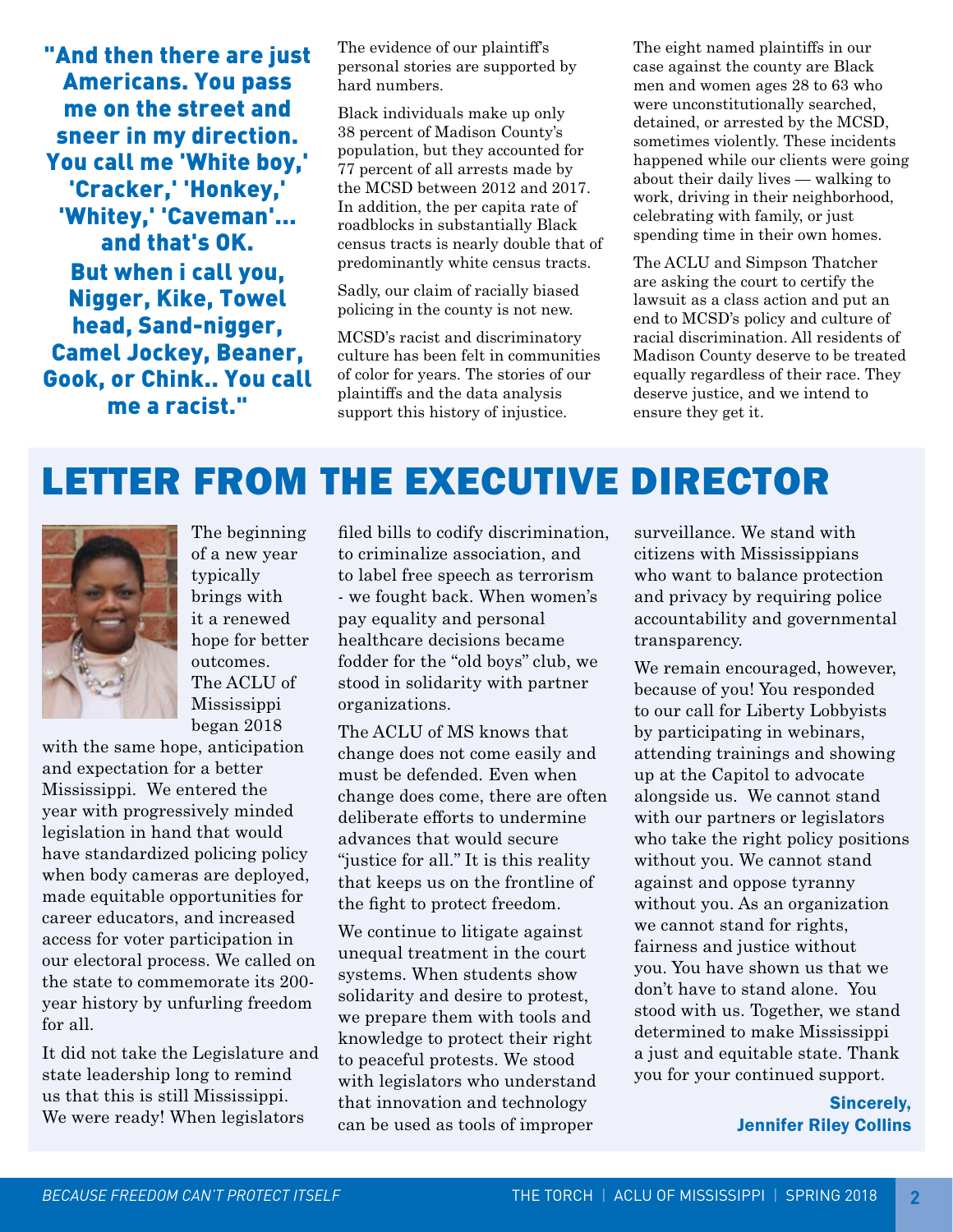#### ACLU-MS STAFF

Jennifer Riley-Collins EXECUTIVE DIRECTOR

Rakeshia Gray DIRECTOR OF OPERATIONS & ADMINISTRATION

Tabuthia Bell FINANCE OFFICER

#### Zakiya Summers-Harlee

DIRECTOR OF COMMUNICATIONS & **ADVOCACY** 

Katherine Klein EQUALITY ADVOCACY COORDINATOR

Aisha Carson EDUCATIONAL OPPORTUNITIES ADVOCACY COORDINATOR

Malaysia Walker TEAP-MS ADVOCACY COORDINATOR

Joshua Tom LEGAL DIRECTOR

Jade Morgan LITIGATION SPECIALIST

### ACLU-MS BOARD OF DIRECTORS

Cassandra Welchlin BOARD PRESIDENT

Jack Williams VICE PRESIDENT

Monica Galloway TREASURER

Patricia E. Herlihy **SECRETARY** 

Sam Edward Arnold Melanie Deas Andy Guerra Charles Holmes W. Abram Orlansky Dan Roach Stephen Silberman Wendy Keith Thompson

# 2018 Legislative Session Review: All Hands on Deck

*BY* AISHA CARSON, *ADVOCACY COORDINATOR* 

The ACLU of Mississippi remains your Capitol's watchdog and this year we knew we would need all hands on deck. Our legislative strategy sent all of the advocacy staff to the Capitol to lobby legislators using their specific expertise. With a robust legislative agenda, this year's session was yet another challenge to the rights of individuals in Mississippi. Having the support of the full team made a huge difference.

Our team of advocates took to the State Capitol, promoting nine bills that endorsed freedom, transparency, and equal opportunity and access, and fought back against bills that threaten the rights of people across the state.

#### Improved Policing and Criminal Justice Reform

Leading our legislative package was the Body Cams Bill, SB 2283. While not mandating purchase or use of body-worn cameras (BWCs) by law enforcement agencies, this bill would have established standard policies for agencies' use across the state. The legislative initiative was supported by the only statewide analysis of BWC policies that we released at the start of the session. "Striking the Balance: An Analysis of Body-worn Camera Policies in Mississippi" found key gaps in policies across the state and provided recommendations regarding BWC use. Read more about this bill and the report on page 6.

Our team vigorously fought back against SB 2868 – the Anti-Gang Bill – alongside partners, such as the Mississippi NAACP, the Mississippi Public Defender's Office, Families As Allies, and others. We were especially concerned about the bill's overbroad definition of gangs and vague language and the potential harmful effects for juveniles, specifically minority children. SB 2868 would have increased the incarceration rate and costs for the state and diminished

the progress of 2014's HB 585 that has resulted in our prison population decrease. We effectively killed the bill in the Youth and Family Affairs committee.

An amendment to SB 2197 would have also authorized the establishment of mental health courts throughout the state but it did not pass. These courts would reduce counterproductive overreliance on incarceration to handle mental health patients. We supported the amendment. However, the final bill approved by the governor was simplified to only provide that a person will not be taken into custody when medical assistance has been requested due to consuming alcohol if that person meets certain protocols.

#### Equal Opportunities for Educators and Students

Education has been at the forefront of state politics this session, including a major re-write to the controversial MAEP funding formula, the introduction of school vouchers, and a robust debate on school choice. The ACLU of MS stood in solidarity with the education equity coalition, "A Seat at the Table," to actively oppose HB 957 and demand transparency in the rewrite of the education funding formula and equitable funding for all Mississippi school districts. The new funding formula bill was effectively killed in the Senate.

We also sought equity for educators with our proposed HB 753. This amendment would change the qualifications of superintendents to support equal opportunities for educators in low-resourced districts, who are predominantly African American. The current law prevents 98% of African American superintendents from seeking employment in other districts based on their current school accountability rating. Our efforts to amend the law

*CONTINUE READING ON PG. 4*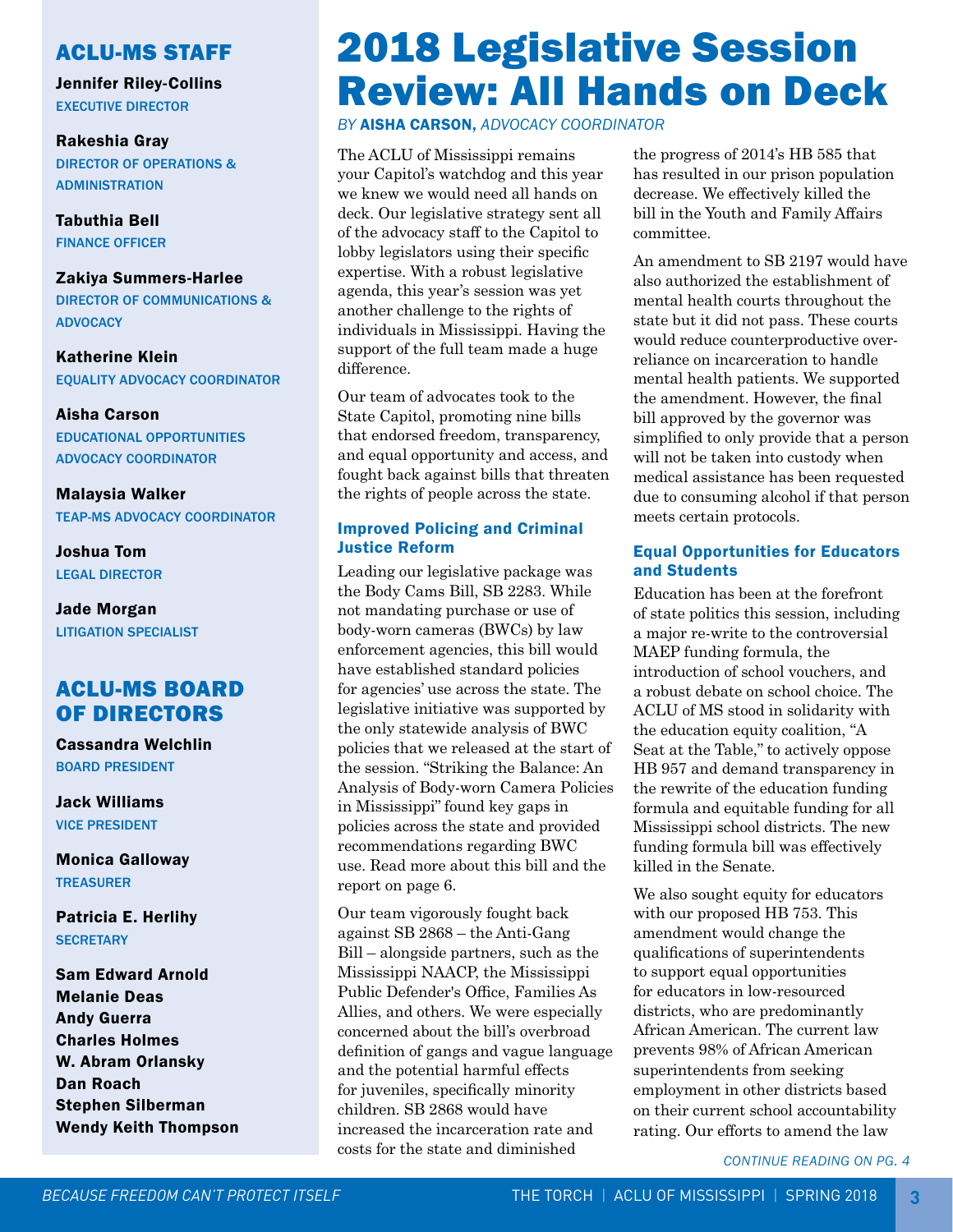to protect educators from stunted career growth died in committee, but we will continue to fight for equity in education for students and educators alike.

#### Increasing Access to the Polls

Common-sense voting reforms, including early voting and online voter registration, were also major components of our legislative package. A progressive push to modernize voting systems in the state gained bi-partisan support; however, the bill died in committee. We also supported a bill to study the current disenfranchisement laws that died in the Senate. Mississippi ranks second worst in the nation at disenfranchising its citizens. Our goal moving forward is to mobilize Mississippians to advocate for these measures by directly engaging lawmakers and local elected officials

statewide. Modernizing Mississippi's voting system will not only improve access and increase efficiency, but will also help to improve civic engagement and decrease barriers to the polls.

#### Equality

We aggressively lobbied to protect citizens from housing discrimination based on their sexual orientation and/or gender identity, but were met with push back from legislators, who said they were unaware of any sort of discrimination, and HB 597 was subsequently killed in committee. We also lobbied for SB 2489, which protected state employees from discrimination based on sexual orientation and/or gender identity. This bill also died in committee but our fervor for protecting LGBTQ rights has not. We will continue to stand in the gap for Mississippians who face discrimination and are not protected by state laws.

*If you or someone your know has experienced discrimination, please contact Malaysia Walker at* 

## It's the Law: Bills that Survived the 2018 Legislative Session

## CRIMINAL JUSTICE REFORM

63 HB 387

> DISMANTLES PRACTICE OF DEBTORS' PRISON

- Mississippians can no longer be jailed for failure to pay fees & fines
- Judges must assess a person's ability to pay

#### INCREASES RE-ENTRY

- Parole officers can meet individuals at work or via technology
- Expands parole eligibility for non-violent offenders

REDUCES PRISON POPULATION

CREATES TASK FORCE TO STUDY CRIMINAL SENTENCES FOR RACIAL **DISPARITIES** 



#### SB 2841 **GOVERNOR VETOED ON 4/16**

#### STOPS STATE FROM SUSPENDING LICENSES

- Related to all drug violations that federal law authorizes unless offense involves driving under the influence
- Traffic violations no longer result in license suspension

#### EXPANDS ALTERNATIVE **SENTENCING**

- Lengthens time from 30 to 90 days to allow person on supervision or parole to pay fees
- Establishes Parental Accountability Courts
- Provides more discretion to judges in drug courts
- Removes contempt offense for failure to pay fines and fees

#### RE-ENTRY SUPPORT

• Provides protections for employers that removes disincentives for hiring people with a felony record

## EQUAL ACCESS



HB 1510 LIMITS ABORTION TO 15 WEEKS

MOST RESTRICTIVE ABORTION BILL IN THE U.S.

[mwalker@aclu-ms.org](mailto:mwalker@aclu-ms.org)*. \*Please note this chart is reflective of legislation that is relevant to the ACLU of Mississippi's areas of focus.*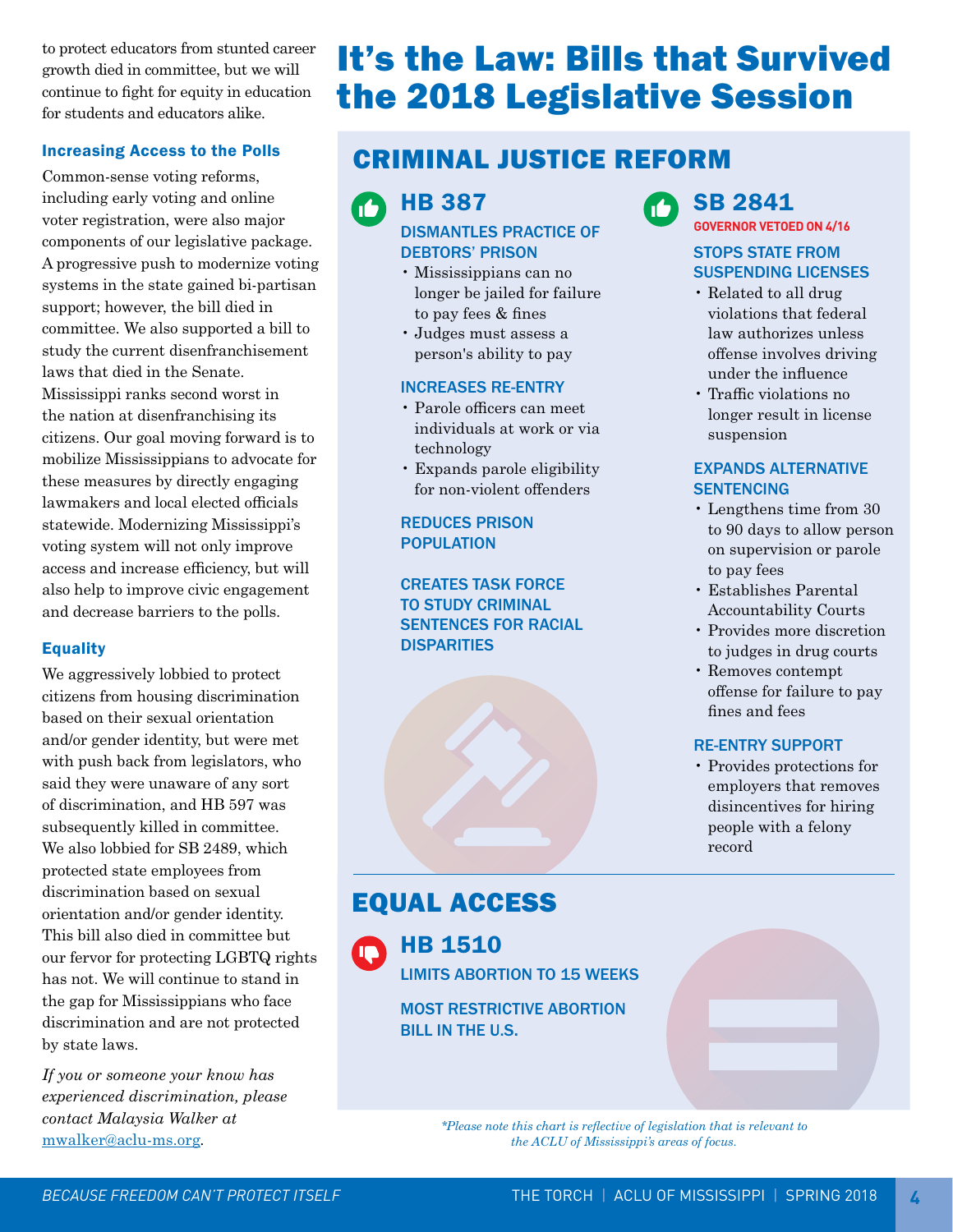# HIGHLIGHTS FROM THE LEGAL DEPARTMENT

#### HOUSE BILL 1523—THE ANTI-LGBTQ LAW

Mississippi is home to the most discriminatory, anti-LGBTQ law in the country. House Bill 1523 allows wideranging discrimination against LGBTQ individuals, including in marriage, employment, housing, adoption and health care. Cities, counties and states, as well as foreign countries, have condemned the law and issued travel warnings and travel bans to Mississippi as a result of it. Mississippi's government remains defiant. While a federal district court struck down the law as unconstitutional, the Fifth Circuit Court of Appeals reversed that decision, and the U.S. Supreme Court declined to hear the case. Accordingly, HB 1523 is now the law in Mississippi. However, the Fifth Circuit based its decision on the technical issue of standing and did not rule on the merits of whether the law is constitutional.

It is clear to us at the ACLU of MS and to legal scholars across the country that HB 1523 is unconstitutional. The ACLU of MS continues to work to ensure everyone is treated equally and seeks an opportunity to strike down HB 1523. If you have been discriminated against because you are a member of the LGBTQ community, let us know. Only with your help can we rid our state of this discriminatory and shameful law

#### SCOTUS UPDATE **DACA**

The Supreme Court refused to hear the Trump administration's appeal of a federal district judge's nationwide injunction that halted the President's decision to rescind the DACA program – a win for the immigrant community. The Trump administration took the unusual move to seek review of the injunction from the Supreme Court before a federal appeals court had decided the issue. The Supreme Court did not bite, so this case as well as the political processes around DACA will continue to roil Washington and the country. DACA temporarily gives protection to immigrants brought to the U.S. as children from deportation and the ability to work.

#### GERRYMANDERING

The Supreme Court's decisions in three cases tackling the issue of gerrymandering could literally reshape the American political map. Two cases involve maps in Wisconsin and Maryland, where political parties drew election maps to favor one party over another. The Wisconsin map favored republicans, while the Maryland map favored democrats. Justice Anthony Kennedy, thought to be the pivotal vote in these cases,

has contemplated whether partisan gerrymandering violates the First Amendment rights of voters by retaliating against them for their past support of a party's candidates. A third case out of Texas involves alleged racial gerrymandering – electoral maps that discriminate against people of color.

#### WORKPLACE DISCRIMINATION

The Second Circuit Court of Appeals ruled that Title VII of the Civil Rights Act of 1964, which bans sexbased discrimination, also bans workplace discrimination on the basis of sexual orientation. The Trump administration had argued that Title VII does not encompass sexual orientation. In a strange turn of events, the Equal Employment Opportunity Commission ("EEOC"), which handles workplace civil rights disputes, had decided that Title VII did ban discrimination on the basis of sexual orientation. The Justice Department under Jeff Sessions took the opposite view, which resulted in the federal government arguing against itself. For now, the EEOC's interpretation has prevailed. The Supreme Court is the Trump administration's only avenue of appeal.

## LEGISLATIVE ADVOCACY DAY 2018

The ACLU of MS kicked off its 2018 Liberty Lobbyists program in early January and culminated its efforts during our Legislative Advocacy Day on January 23, 2018. We equipped about 45 Mississippians with the tools and resources they need to become citizen lobbyists so that they can help us push for equity and justice in state law. Board members, coalition partners, volunteers, and ACLU supporters got the opportunity to meet with their legislator and targeted committee members to lobby for our legislative package.

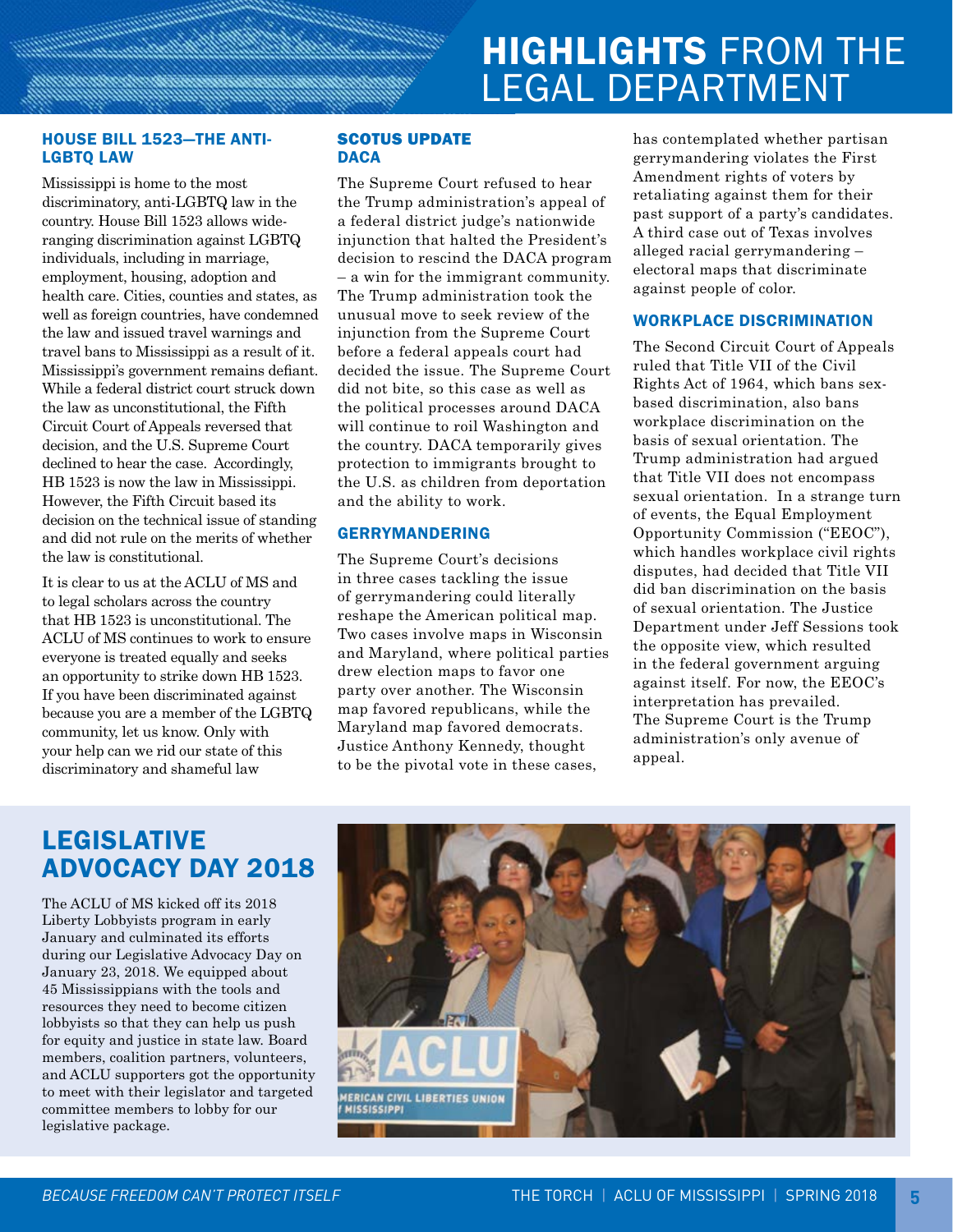# The Continued Struggle for Body Cam Policies that Strike the Right Balance



Following a clarion call from the family of Michael Brown, who was killed in August of 2014 in Missouri by Ferguson Police Officer Darren Wilson, a campaign ensued arm police officers with bodyworn cameras (BWCs). Since then, more and more law enforcement agencies have acquired body cameras. Yet even in the wake of officer-involved shootings happening across the country and in around Mississippi, we bear witness to law enforcement agencies equipped with body cameras continue to resist transparency and evade accountability.

Throughout this post-Ferguson era, the ACLU of Mississippi has monitored the increasing reports of law enforcement agencies acquiring BWCs. We have consistently maintained that while body cams are not a silver bullet to end police misconduct, they can be part of the solution when adopted alongside policies that effectively balance police protection and citizen privacy. Recording policecivilian encounters can help promote police accountability, but without good policies in place, body cams risk becoming just another surveillance device.

In 2015, we supported legislation that would have mandated body cameras be used by law enforcement and established uniform procedures for their use. During the 2016 and 2017 sessions, we again prioritized legislation standardizing policies and procedures for body cam use. In early 2017, the ACLU of Mississippi initiated a project to gather and report to the public information on the use of body cams by agencies throughout the state, which led to the publication of *[Striking the Right](http://www.aclu-ms.org/sites/default/files/field_documents/aclu_body_cam_report_2017_digital.pdf)  [Balance: An Analysis](http://www.aclu-ms.org/sites/default/files/field_documents/aclu_body_cam_report_2017_digital.pdf)  [of Body-worn Camera](http://www.aclu-ms.org/sites/default/files/field_documents/aclu_body_cam_report_2017_digital.pdf)  [Policies in Mississippi](http://www.aclu-ms.org/sites/default/files/field_documents/aclu_body_cam_report_2017_digital.pdf)*  in January 2018. After filing 147 records requests and collecting

and analyzing

65 body cam policies, we determined that Mississippi's police and sheriff's departments using body cameras largely fail to ensure that BWCs are deployed in a way that promotes transparency, accountability, and trust. The report served as an empirical and credible catalyst to revamp our advocacy efforts to pass legislation establishing a statewide policy for BWC use that would carefully balance the needs for promoting transparency and accountability while also protecting privacy.

The report found key gaps in policies across the state, including

- zero require individuals to be notified that they are being recorded;
- less than 20% require officers deactivate the camera when entering a home if the resident requests the camera be turned off;
- no policies provide provisions to protect victims of domestic violence; and,
- most do not lift the activation of BWCs in school settings.

Regrettably, for the fourth consecutive session, the state legislature failed to establish policy parameters for law enforcement use of body-worn cameras. While we are deeply disappointed with the legislature's failure to establish statewide policy, we are pleased that collaboration with government officials at the county and city level lead to positive improvements in individual policies. Where 64 of the 65 policies analyzed do not require officers to complete initial reports before viewing BWC footage, the Tupelo Police Department does just that. We applaud them for [accepting our input](http://www.djournal.com/opinion/our-opinion-body-camera-policy-big-step-for-police/article_da555154-0042-5709-a223-b5834e4a1bee.html) before undertaking a revision process which led to it.

With our report, residents are equipped with the knowledge necessary to challenge local law enforcement leaders who may attempt to pay lip service to calls for true transparency and accountability while merely using public funds to acquire body cameras that ultimately do nothing more than bolster the agencies surveillance arsenal.

## Decriminalizing Marijuana in Capitol City

Black people are arrested four times as often as white Americans for lowlevel marijuana possession despite statistics showing roughly equal use, according to an ACLU study that shows disproportionate enforcement of small-scale marijuana possession laws. So when the Council of the city of Jackson announced it was considering a proposed amendment to decriminalize simple possession of marijuana, we called upon the city to consider policy and practice changes that would further the proposal. Executive Director Jennifer Riley Collins submitted public comments supporting Councilman DeKeither Stamps' proposal, but also asked the city council for two things: ensure that indigent individuals are not simply incarcerated because they cannot afford the fines, fees, and costs associated with the charge; and, deprioritize enforcement against marijuana possession. As a result, the city council unanimously passed the amendment, which reduces fines to \$100 and prohibits jail time for possession of 30 grams or less of marijuana in the city.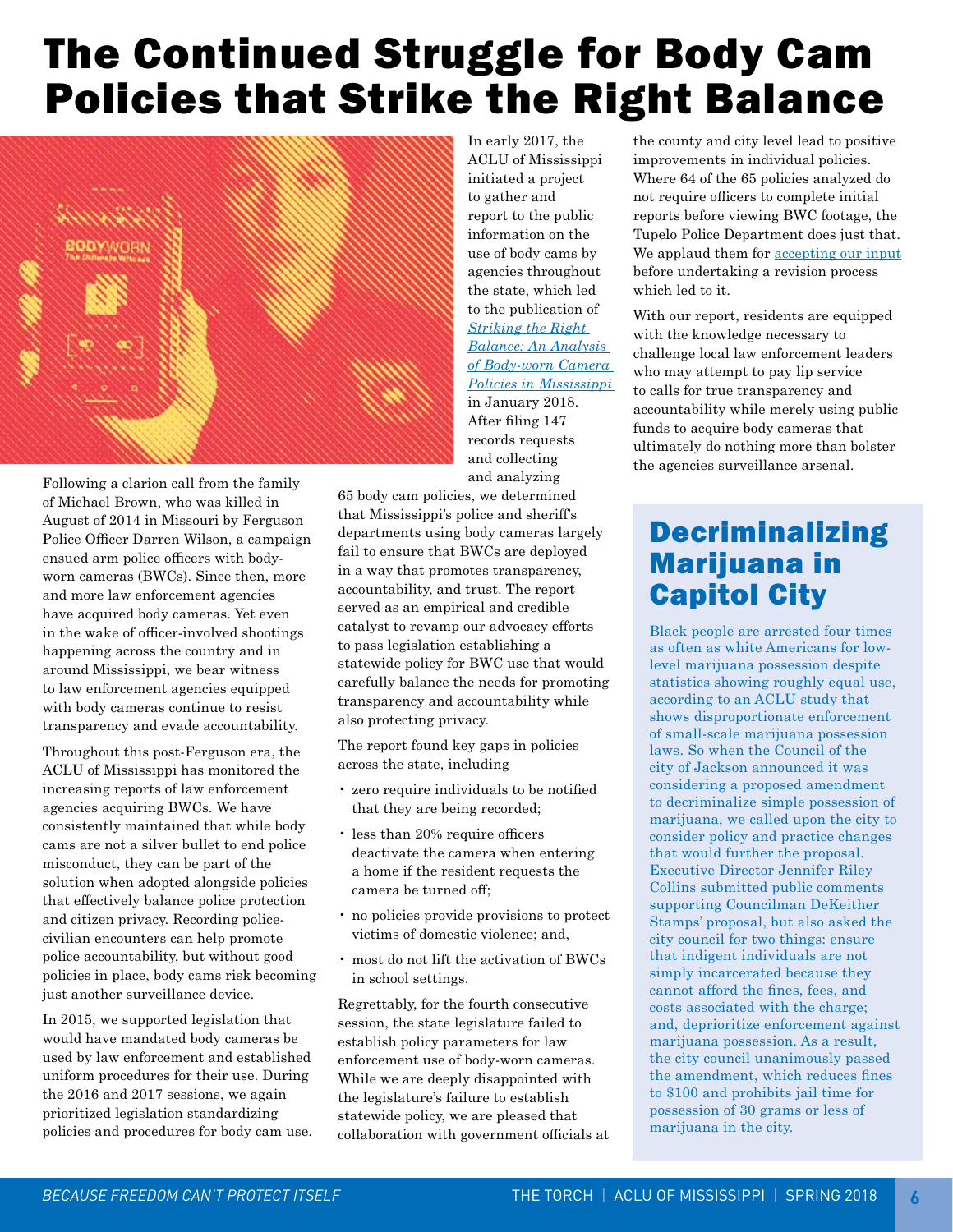## Title IX **Presentations**

The often-conceptualized image of sexual violence is an unknown stranger lurking in a back alley. In reality, around 90% of women on college campuses know their attackers. They are friends, peers, and in many cases, romantic partners, who use sexual violence as a means of control. Katherine Klein, Equality for All/Equal Access Advocacy Coordinator, conducted a general information presentation about Title IX to the general student body with student athletes about sexual violence during Alcorn State University's sexual assault awareness and prevention week. The discussion explored how a range of actions, from sexual jokes to rape, is considered sexual violence and sexual harassment. For more information about Title IX and sexual assault, visit [http://](http://www.aclu.org/know-your-rights/title-ix-and-sexual-assault) [www.aclu.org/know-your-rights/](http://www.aclu.org/know-your-rights/title-ix-and-sexual-assault) [title-ix-and-sexual-assault](http://www.aclu.org/know-your-rights/title-ix-and-sexual-assault). If you would like more information about having the ACLU of Mississippi conduct a Title IX training for your school, email us at [office@aclu-ms.org](mailto:office@aclu-ms.org).

# Student Protests

On March 14 at 10 a.m., the one-month anniversary of the Parkland shooting, students from across the nation left their classrooms to stand for seventeen minutes outside of their schools. The seventeen minutes represented a minute for each of the lives lost to violence on that day. Some students prayed, some reflected in silence, and some used the time to contact their representatives and demand sensible gun reform. Mississippi students across the state participated in this strong show of solidarity by organizing walkouts at their schools. The ACLU of MS assisted in making sure the organizers knew their First Amendment rights and was on hand to help in case any of the schools tried to violate those rights.

According to the organizers, an estimated one million students participated in National School Walkout Day. Whether you agree with the goals of this movement or not, the collective organizing and social media skills of these young people is impressive, and has certainly accomplished the task of keeping the gun reform debate in the center of the public sphere. This display of students exercising their First Amendment rights goes to show how effective well-coordinated events of civil disobedience can be, and why we must continue to fight for their protection.

## The First Amendment & **School Walkouts**

The First Amendment protects the right to freedom of speech, expression, and assembly. However, students may face restrictions based on when, where, and how they demonstrate.

While many forms of expression are<br>while many forms of expression are While many forms of expression are<br>allowed on school grounds, schools must<br>allowed on school grounds, schools must While many forms of<br>allowed on school grounds, schools must<br>create a safe learning environment. Acts allowed on surface experiments.<br>Create a safe learning environments.<br>that are seen as disruptive won't be allowed.

#### **Even in political situations...**

Missing school without an excused absence is considered truancy, and leaving school grounds without permission may lead to discipline. However, schools cannot punish students more harshly than they would in normal circumstances.

Check your school's policy handbook and weigh the consequences and/or benefits when deciding whether or not to participate in a school walkout.

For more information, see our Guide for Public Schools Students in Mississippi" on our website. If you feel that your constitutional rights have been violated, you can file a complaint at www.aclu-ms.org.

ura

# Let People Vote

Inclement weather, busy schedules, long work hours, lack of access to transportation are all reasonable issues faced by voters on Election Day. These barriers were evident when Mississippi experienced unusual weather conditions, causing a delay in our voter engagement panel. That is why the ACLU of MS advocated for early voting and online voter registration, commonsense reforms that were the nexus of the "Be Counted" forum at Mississippi College School of Law in

January. Panelists included Senator David Blount, Secretary of State Elections Attorney Kim Turner, and Mississippi NAACP Executive Director Dr. Corey Wiggins. Partners included Mississippi Votes, League of Women Voters, and Women for Progress of Mississippi. Panelists and about 65 participants discussed these voting reforms that are in place in more than 37 states, and have shown to increase voter turnout, make the voting process easier, and save taxpayer dollars. To



learn more about how you can advocate for early voting and online registration, download our Advocacy Voting Toolkit on our Voting Rights Resource Center page at [www.aclu-ms.org.](http://www.aclu-ms.org)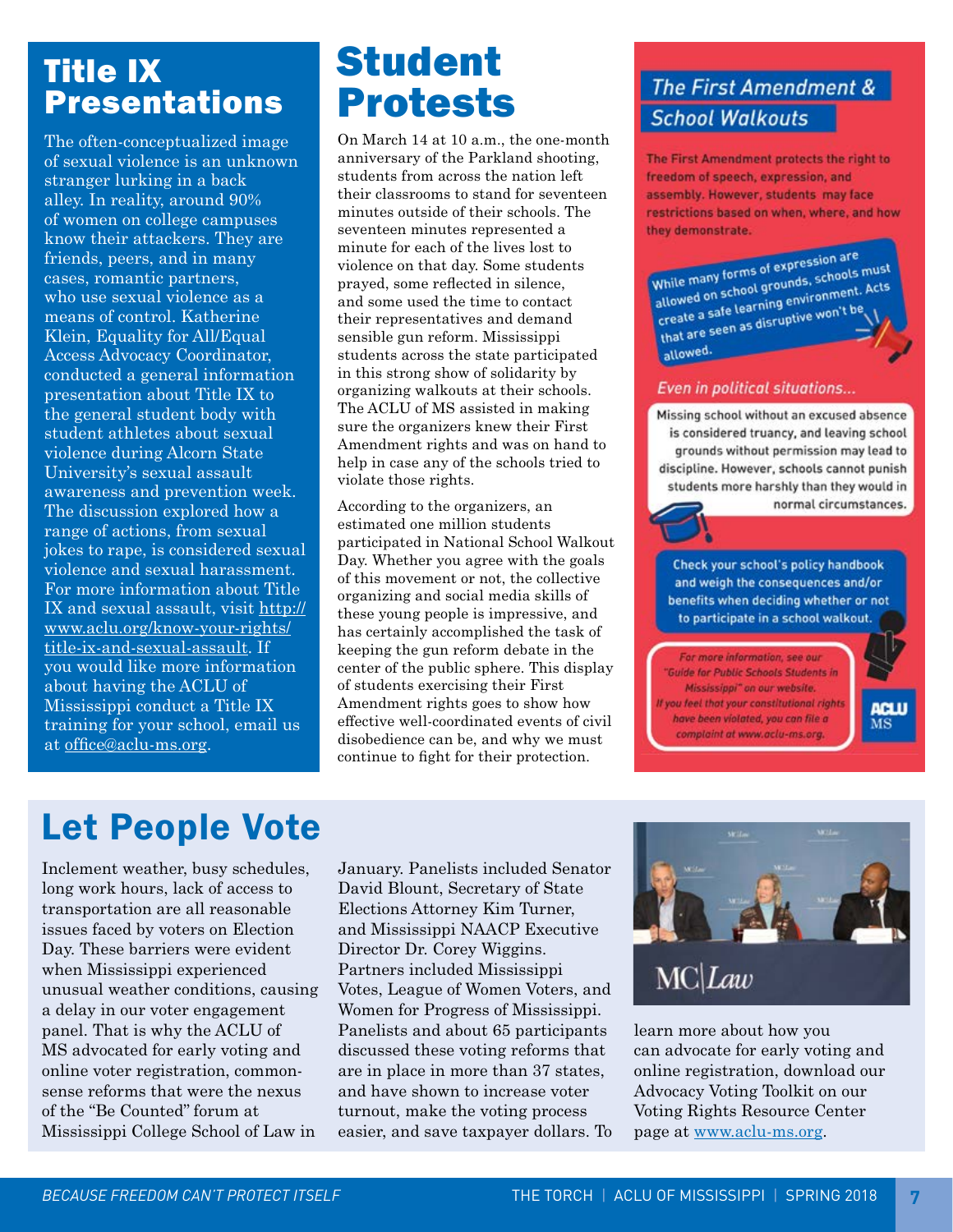### My Experience at the Mississippi Youth Advocacy Summit *BY ZION MORGAN*, *STUDENT*

It always makes me happy to see a group of adults come together and invite youth to have a seat at the table when brainstorming on strategies and policies to advance to better the communities, promoting social equality and justice for all. The Mississippi Youth Advocacy Summit, sponsored by the ACLU of Mississippi, HRC Mississippi, and Teen Health Mississippi, did just that. The plan was to reach out to youth all over the state, gather them as a collective, and teach them about their rights and the types of advocacy work they could engage in.

If I had to use one word to describe my experience at the 2018 Mississippi Youth Advocacy Summit, it would be exhilarating. Not only did I find the Summit stimulating, it was also refreshing to witness firsthand a collective of adults who were genuinely interested in educating the youth on the importance of awareness on equality, state laws that affect youth rights, fairness,

and freedom in our respective communities. In addition to providing us with opportunities to advance our knowledge base in a variety of areas, the Summit enabled youth from all over Mississippi to network with each other, with the possibility of bridging gaps to new gateways.

One of the most enjoyable aspects of the Summit was the option to choose the sessions attended and the educational flexibility. This enabled me to not only attend sessions that were geared toward informing students of the rights of an LGBTQ student, but a general sexual education course as well. In the former course, I found out that the ACLU of Mississippi is actively looking for cases that

could potentially help Mississippi's LBGTQ community, the benefits of non-discrimination policies, and the civil rights laws that affect me as a public school student. More importantly, I learned that I was not alone in the fight for youth advocacy.

Overall the 2018 Mississippi Youth Advocacy Summit was an enormous success and I cannot wait to attend next year.



About 30 youth from across the state attended the inaugural Mississippi Youth Advocacy Summit on the campus of Jackson State University. The ACLU of MS educated them on students' rights and the civil rights protections still necessary to fight against discrimination.

## Visibility Helps Push for Trans Rights

#### *BY* MALAYSIA WALKER, *TEAP-MS ADVOCACY COORDINATOR*

Transgender Day of Visibility (TDOV) was March 31. It is an international holiday celebrated to bring attention to the accomplishments of trans and gender non-conforming (GNC) people around the globe while fighting discrimination, miseducation, and transphobia. We celebrated the observance by collecting books all month long for the Literacy Achievement Bonanza program for middle and elementary students. We also partnered with G.V. (Sonny) Montgomery VA Medical Center for its LGBTQ+ Resource Fair and volunteered at The Grace House, a non-profit organization that offers housing and support services for homeless men and women living with HIV/AIDS and women recovering from substance abuse.

TDOV presents the opportunity to shine a positive light on trans and GNC people, and to strive for acceptance and support needed within our communities. Although visibility is not enough alone to bring the acceptance our community deserves, we can use visibility as a vital tool to educate the state of Mississippi on the importance of non-discrimination policies and protections for a population that face more egregious treatment from others.

You can help increase this visibility all year long in your own community. Here are just a few ideas:

- 1. Post trans-specific facts, a photo, or blog on social media using **#TDOVMS**
- 2. Take a transgender person to lunch and talk.
- 3. Donate to TEAP-MS or a transgender organization in your community.
- 4. Reach out to your state and local elected officials about the need for policy protections.
- 5. Coordinate public education activities in your communities.

For more information, visit [www.aclu-ms.](http://www.aclu-ms.org/campaigns/teap-ms) [org/campaigns/teap-ms.](http://www.aclu-ms.org/campaigns/teap-ms)

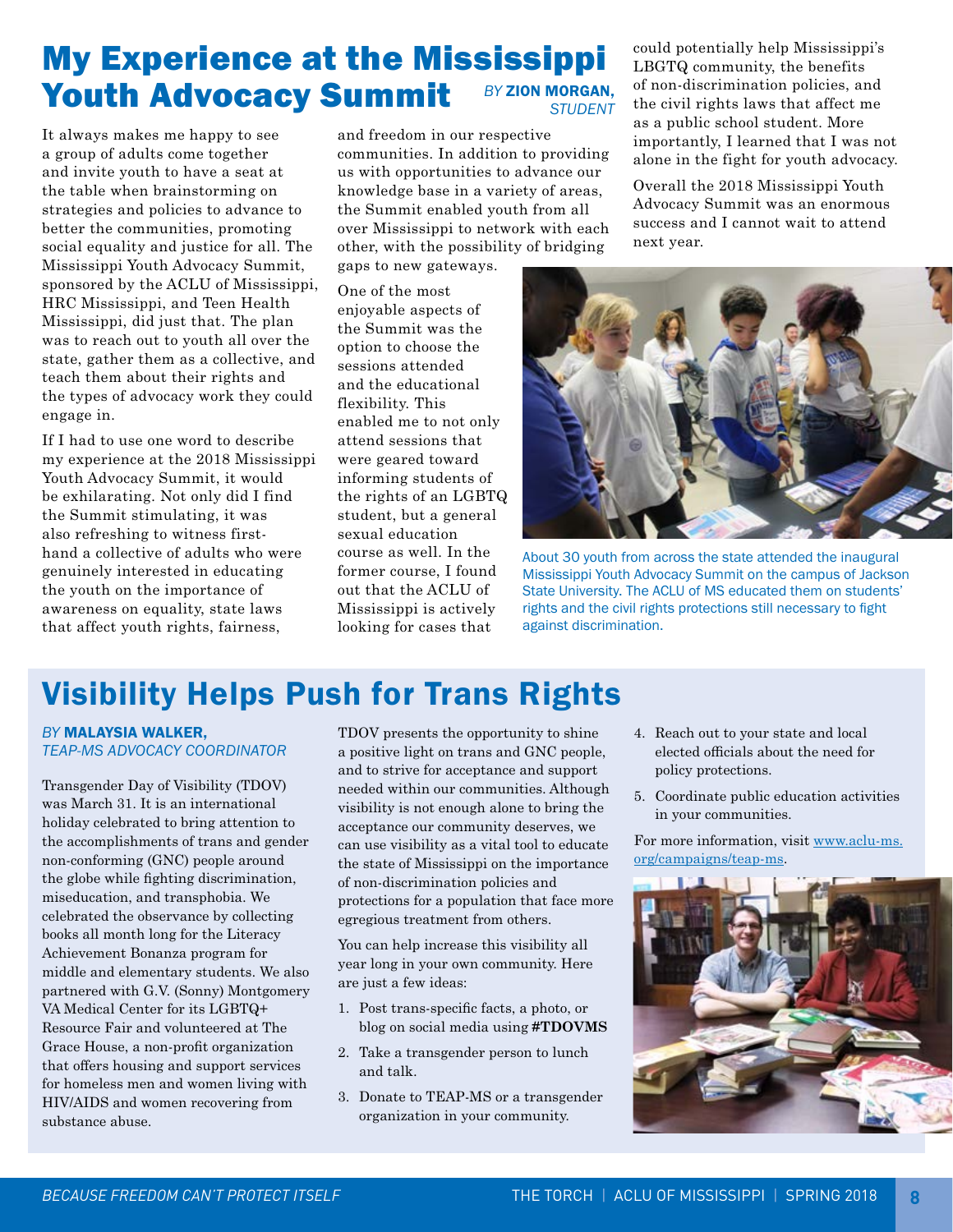# Did you know...

Mississippi is one of few states that has yet to secure civil rights protections for everyone. Outside of sex discrimination protections for state employees only, you could be fired and denied housing and services, just because of who you are.

# **We Are All Mississippi**

is a coalition of social justice organizations dedicated to civil rights protections in the state. For the past 3 years, we've introduced the Mississippi Civil Rights Act, and locally we advocate for cities to adopt nondiscrimination ordinances.



Mayors and city council members are more likely to listen to their own constituents, so we need your help!

# We Are All Mississippi's Website is LIVE!



Visit www.wearellmississippi.com to learn how you can help bring local and statewide civil rights protections to Mississippi.



@wearealIMS